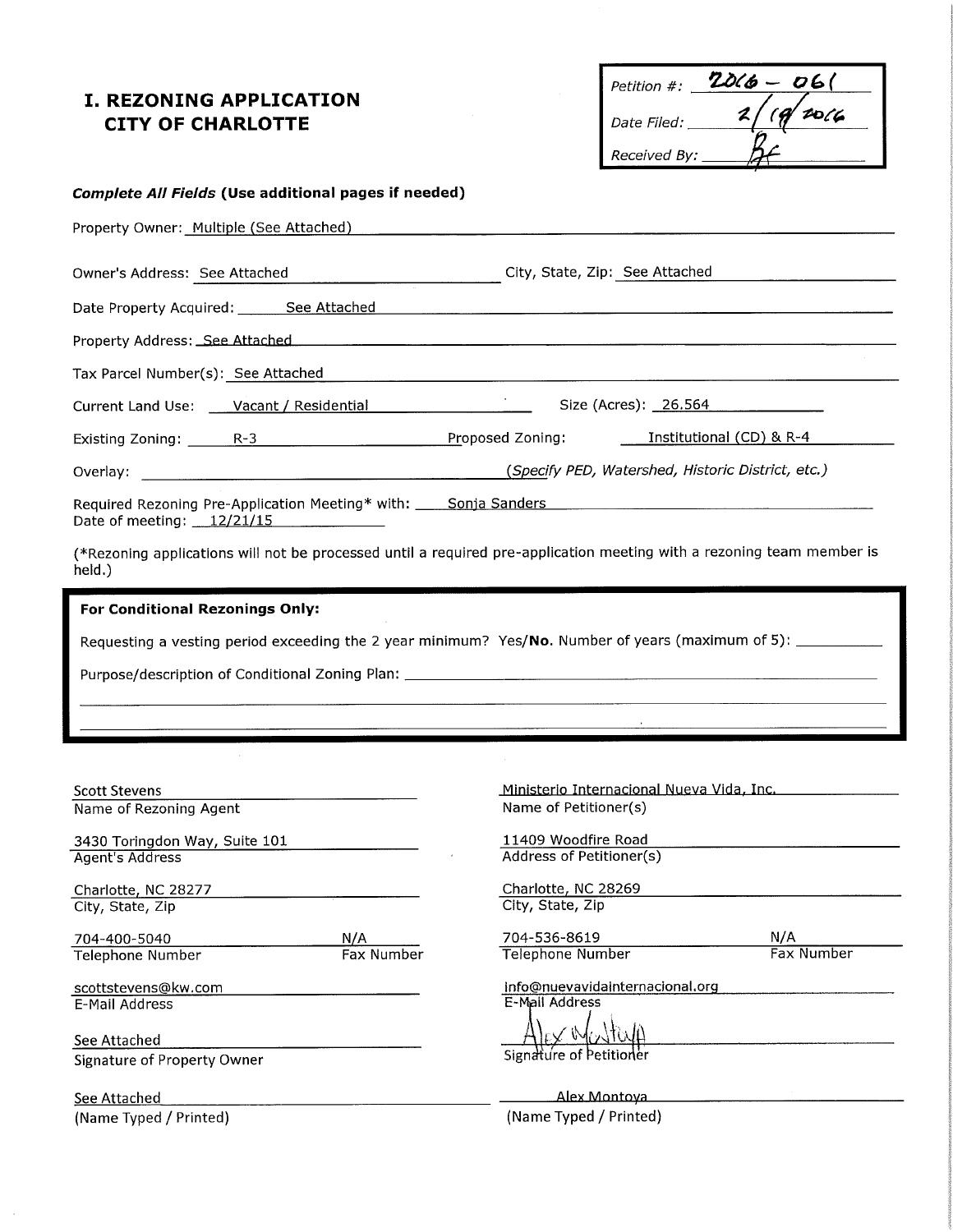# **Property Owners for Rezoning Petition**

| Property Owner: Marlene Chauvin    |                                                                                                                                                                                                                                |                                       |                                       |  |  |
|------------------------------------|--------------------------------------------------------------------------------------------------------------------------------------------------------------------------------------------------------------------------------|---------------------------------------|---------------------------------------|--|--|
|                                    | Owner's Address: 5923 Wilora Lake Road<br>City, State, Zip: Charlotte, NC 28212                                                                                                                                                |                                       |                                       |  |  |
|                                    | Date Property Acquired: 12/1//1980                                                                                                                                                                                             |                                       |                                       |  |  |
|                                    |                                                                                                                                                                                                                                |                                       |                                       |  |  |
|                                    |                                                                                                                                                                                                                                |                                       |                                       |  |  |
|                                    | Current Land Use: SFR SER SER SER SER SERIES Size (Acres): 0.313                                                                                                                                                               |                                       |                                       |  |  |
|                                    | Property Owner: Braden & Pamela Cruse                                                                                                                                                                                          |                                       |                                       |  |  |
|                                    | Owner's Address: 5935 Wilora Lake Road                                                                                                                                                                                         |                                       | City, State, Zip: Charlotte, NC 28212 |  |  |
|                                    |                                                                                                                                                                                                                                |                                       |                                       |  |  |
|                                    | Property Address: Same Same Contract Contract Contract Contract Contract Contract Contract Contract Contract Contract Contract Contract Contract Contract Contract Contract Contract Contract Contract Contract Contract Contr |                                       |                                       |  |  |
|                                    |                                                                                                                                                                                                                                |                                       |                                       |  |  |
|                                    | Current Land Use: SFR SER SER SER SER SERIES SIZE (Acres): 0.931                                                                                                                                                               |                                       |                                       |  |  |
| Property Owner: Robert H. Morrison |                                                                                                                                                                                                                                |                                       |                                       |  |  |
|                                    | Owner's Address: 1409 E. Blvd.                                                                                                                                                                                                 |                                       | City, State, Zip: Charlotte, NC 28203 |  |  |
|                                    | Date Property Acquired: 2/25/1972 http://www.assett.com/contract/com/contract/com/com/com/com/com/com/com/com/                                                                                                                 |                                       |                                       |  |  |
|                                    | Property Address: 3835 & 5801 Palmer Dr., 6616 Vernedale Rd., N/A, N/A (all Charlotte, NC 28212)                                                                                                                               |                                       |                                       |  |  |
|                                    |                                                                                                                                                                                                                                |                                       |                                       |  |  |
|                                    | Current Land Use: Vacant Vacant Current Constant Current Land Use: Vacant Vacant Current Land Use: Vacant Vaca                                                                                                                 |                                       |                                       |  |  |
|                                    | Property Owner: The Robert Haywood Morrison Foundation                                                                                                                                                                         |                                       |                                       |  |  |
|                                    | Owner's Address: 1409 E. Blvd.                                                                                                                                                                                                 | City, State, Zip: Charlotte, NC 28203 |                                       |  |  |
|                                    | Date Property Acquired: 2/25/1972 2010 12:00:00 12:00:00 12:00:00 12:00:00 12:00:00 12:00:00 12:00:00 12:00:00                                                                                                                 |                                       |                                       |  |  |
|                                    |                                                                                                                                                                                                                                |                                       |                                       |  |  |
|                                    | Tax Parcel Number(s): 103-102-07, 26                                                                                                                                                                                           |                                       |                                       |  |  |
|                                    | Current Land Use: Vacant Vacant Current Control (Acres): 5.374                                                                                                                                                                 |                                       |                                       |  |  |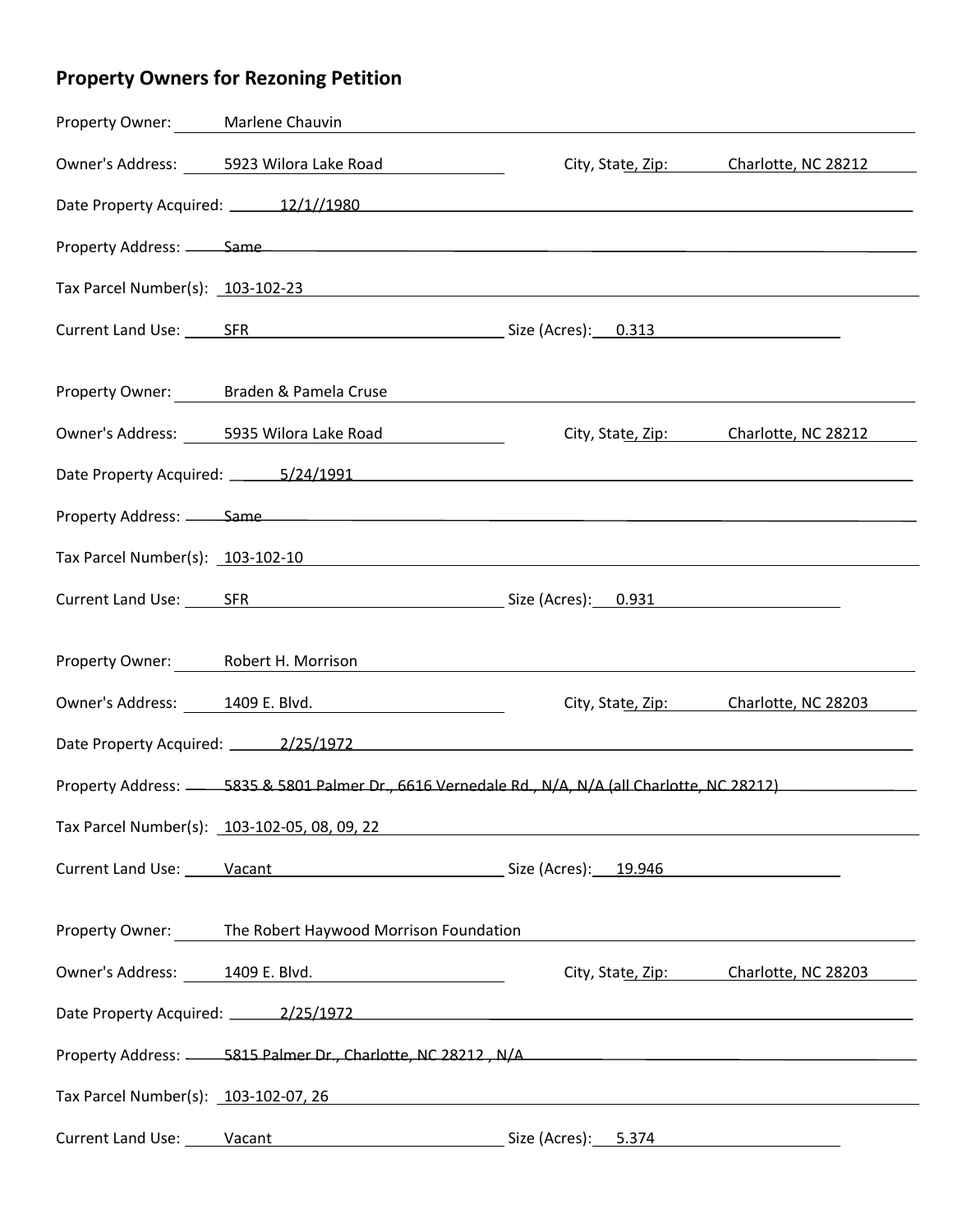### **Rezoning Petition Joinder Agreement**

### Rezoning Petition #: 2016-Ministerio Internacional Nueva Vida, Inc.

The undersigned, as the owner of the parcel of land that is designated as Tax Parcel #: 103-102-10 in Mecklenburg County, North Carolina and which is subject of the attached Rezoning Application, hereby joins in this Rezoning Application as more particularly depicted on the related Rezoning Site Plan and to subsequent changes to the rezoning plan as part of this Rezoning Application.

#### Braden D. Cruse & Pamela V. Cruse

| Signature: Sraden Cruse               |
|---------------------------------------|
| Name (Printed): Braden Cruse          |
| Title: <u>na</u>                      |
| Date: $2/18/16$                       |
| Signature: Pamelew Curr               |
| Name (Printed): Pamela Cruse          |
| Title: <u>na</u><br>Date: $\alpha$ // |
|                                       |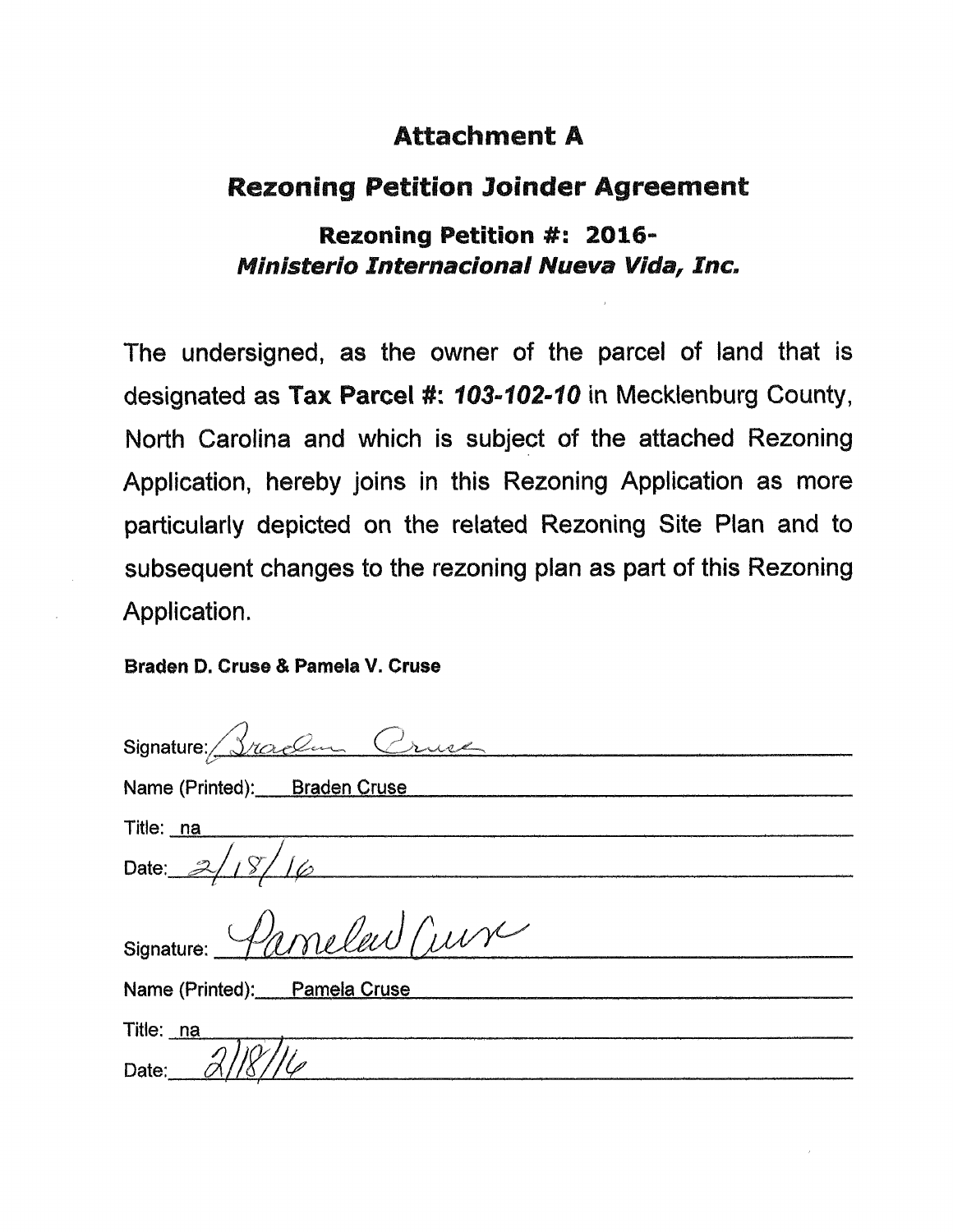#### **Rezoning Petition Joinder Agreement**

### Rezoning Petition #: 2016-Ministerio Internacional Nueva Vida, Inc.

The undersigned, as the owner of the parcel of land that is designated as Tax Parcel #: 103-102-23 in Mecklenburg County, North Carolina and which is subject of the attached Rezoning Application, hereby joins in this Rezoning Application as more particularly depicted on the related Rezoning Site Plan and to subsequent changes to the rezoning plan as part of this Rezoning Application.

#### **Barbara Marlene Chauvin**

| Signature: Barbara Marlene Insthera Chrusien |
|----------------------------------------------|
| Name (Printed): Barbara Marlene Chauvin      |
| Title: na                                    |
| Date: $2 18 16$                              |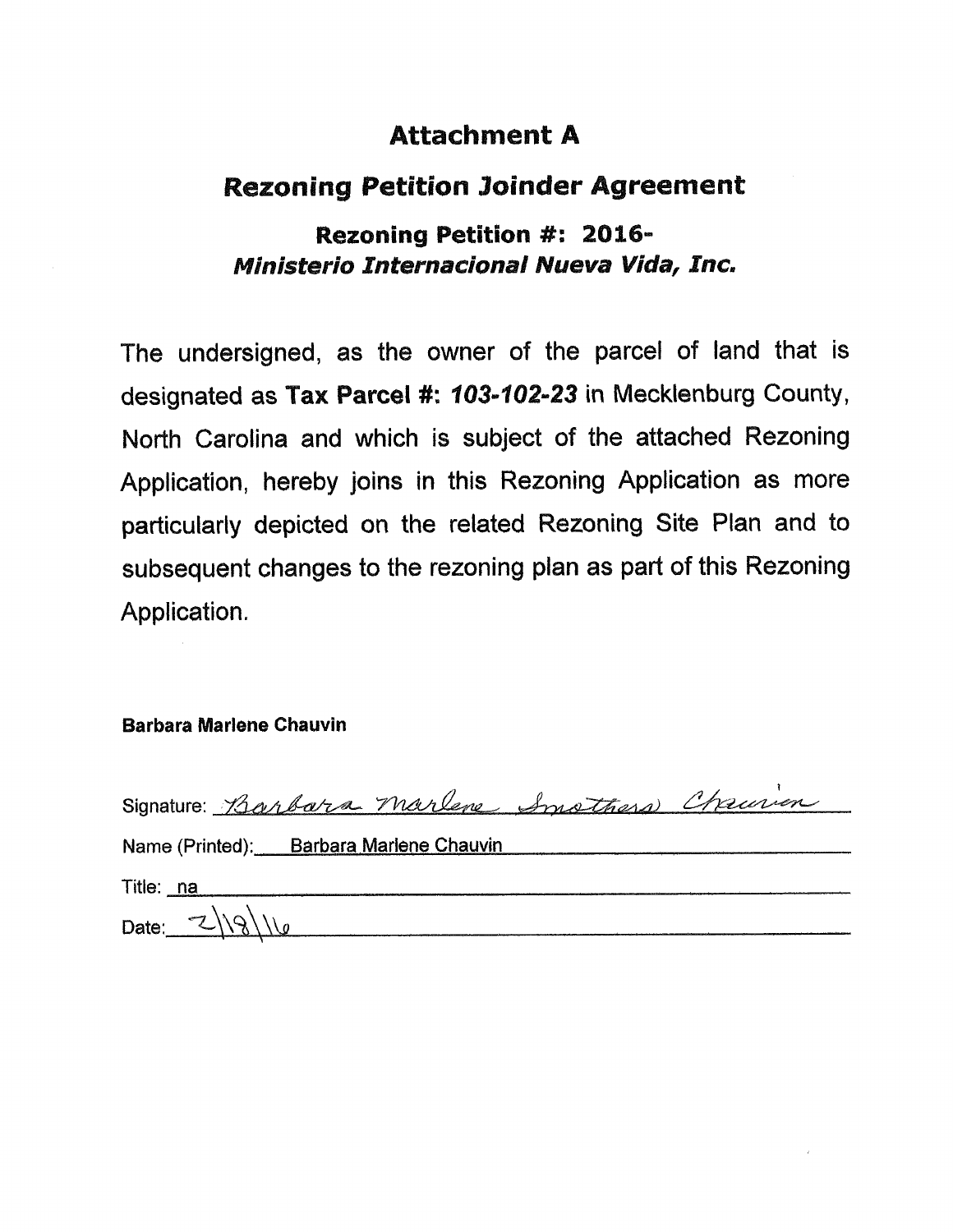# **Rezoning Petition Joinder Agreement**

### **Rezoning Petition #: 2016-** *Ministerio Internacional Nueva Vida, Inc.*

The undersigned, as the owner of the parcel of land that is designated as **Tax Parcel #s:** *103-102-05, 103-102-08, 103-102- 09, 103-102-22* in Mecklenburg County, North Carolina and which is subject of the attached Rezoning Application, hereby joins in this Rezoning Application as more particularly depicted on the related Rezoning Site Plan and to subsequent changes to the rezoning plan as part of this Rezoning Application.

**Robert H. Morrison**

|       |                         |                                            | dotloop verified                           |
|-------|-------------------------|--------------------------------------------|--------------------------------------------|
|       |                         | Signature: Dr. Cynthia Haldenby Tyson      | 02/17/16 2:03PM EST<br>G7IX-B8WY-I9TS-5LW7 |
|       |                         | Name (Printed): Dr. Cynthia Haldenby Tyson |                                            |
|       | Title: Registered Agent |                                            |                                            |
| Date: | 02/17/2016              |                                            |                                            |